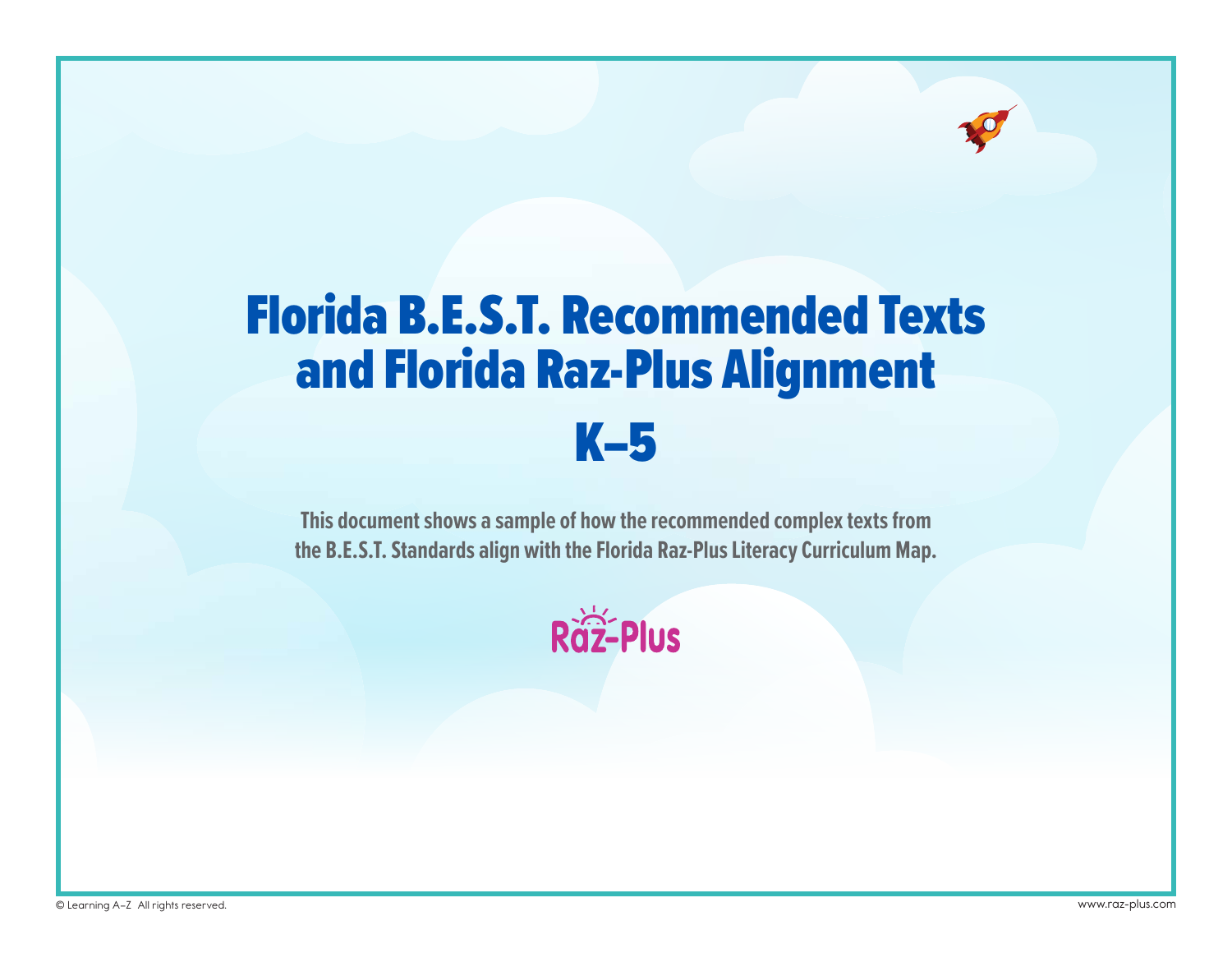

|                                                                         |   |                | Unit 1         |                         |              |                | Unit 2        |                |              |                | Unit 3         |                |              |                | Unit 4         |   |           |                | Unit 5         |                |              |                | Unit 6         |                |              |                | Unit 7     |   |              | Unit 8         |              |                |
|-------------------------------------------------------------------------|---|----------------|----------------|-------------------------|--------------|----------------|---------------|----------------|--------------|----------------|----------------|----------------|--------------|----------------|----------------|---|-----------|----------------|----------------|----------------|--------------|----------------|----------------|----------------|--------------|----------------|------------|---|--------------|----------------|--------------|----------------|
|                                                                         |   |                | <b>Weeks:</b>  |                         |              |                | <b>Weeks:</b> |                |              |                | Weeks:         |                |              |                | Weeks:         |   |           |                | <b>Weeks:</b>  |                |              |                | <b>Weeks:</b>  |                |              |                | Weeks:     |   |              | Weeks:         |              |                |
| <b>Title and Author</b>                                                 | 1 | $\overline{2}$ | $\overline{3}$ | $\overline{\mathbf{4}}$ | $\mathbf{1}$ | $\overline{2}$ | $\mathbf{3}$  | $\overline{4}$ | $\mathbf{1}$ | $\overline{2}$ | $\overline{3}$ | $\overline{4}$ | $\mathbf{1}$ | $\overline{2}$ | $\overline{3}$ | 4 | 1         | $\overline{2}$ | $\overline{3}$ | $\overline{4}$ | $\mathbf{1}$ | $\overline{2}$ | $\overline{3}$ | $\overline{4}$ | $\mathbf{1}$ | $\overline{2}$ | $\sqrt{3}$ | 4 | $\mathbf{1}$ | $\overline{2}$ | $\mathbf{3}$ | $\overline{4}$ |
| At the Seaside by Robert Louis Stevenson                                |   |                |                |                         |              | $\bullet$      | $\bullet$     |                |              |                |                |                |              |                |                |   |           |                |                |                |              |                |                |                | $\bullet$    |                |            |   |              |                |              |                |
| A Mother for Choco by Keiko Kasza                                       |   |                |                |                         | $\bullet$    | $\bullet$      | $\bullet$     | $\bullet$      |              |                |                |                |              |                |                |   |           |                | $\bullet$      | $\bullet$      |              |                |                |                |              |                |            |   |              |                |              |                |
| <b>Brown Bear</b> by Eric Carle Brown Bear                              |   |                |                |                         | $\bullet$    | $\bullet$      | $\bullet$     | $\bullet$      |              |                |                |                |              |                |                |   |           |                |                | $\bullet$      |              |                |                |                |              |                |            |   |              |                |              |                |
| Chicka Chicka Boom Boom<br>by Bill and John Archambault Martin          |   |                |                |                         |              |                |               |                |              |                |                |                |              |                |                |   |           |                |                |                |              |                |                |                |              |                |            |   |              |                |              |                |
| <b>Corduroy</b> by Don Freeman                                          |   |                |                |                         | $\bullet$    | $\bullet$      | $\bullet$     | $\bullet$      |              |                |                |                |              |                |                |   |           | $\bullet$      | $\bullet$      | $\bullet$      |              |                |                |                |              |                |            |   |              |                |              |                |
| Curious George by H. A. Rey                                             |   |                |                |                         |              |                |               |                |              |                |                |                |              |                |                |   |           |                |                |                |              |                |                |                |              |                | $\bullet$  |   |              |                |              |                |
| Hop on Pop by Dr. Seuss                                                 |   |                |                |                         | $\bullet$    |                | $\bullet$     | $\bullet$      |              |                |                |                |              |                |                |   | $\bullet$ |                | $\bullet$      | $\bullet$      |              |                |                |                |              |                |            |   |              |                |              |                |
| I Am Jackie Robinson by Brad Meltzer                                    |   |                |                |                         | $\bullet$    |                |               |                |              |                |                |                |              |                |                |   |           |                | $\bullet$      | $\bullet$      |              |                |                |                |              |                |            |   |              |                |              |                |
| Mission to Space by John Herrington                                     |   |                |                |                         |              |                |               |                |              |                |                |                |              |                |                |   |           |                |                |                |              |                |                |                |              | $\bullet$      |            |   |              |                | $\bullet$    |                |
| Now We Are Six by A. A. Milne                                           |   |                |                |                         | $\bullet$    | $\bullet$      | $\bullet$     | $\bullet$      |              |                |                |                |              |                |                |   | $\bullet$ | $\bullet$      | $\bullet$      | $\bullet$      |              |                |                |                |              |                |            |   |              |                |              |                |
| On a Farm by Alexa Andrews                                              |   |                |                |                         |              |                |               |                |              |                |                |                |              |                |                |   |           |                |                |                |              |                |                | $\bullet$      |              |                |            |   |              |                |              |                |
| Red Is Best by Kathy Stinson                                            |   |                |                |                         | $\bullet$    |                | $\bullet$     |                |              |                |                |                |              |                |                |   |           |                |                |                |              |                |                |                |              |                |            |   |              |                |              |                |
| Rumble in the Jungle by Giles Andreae                                   |   |                |                |                         |              |                |               |                |              |                |                |                |              |                |                |   |           |                |                |                |              |                |                | $\bullet$      |              |                |            |   |              |                |              |                |
| Swimmy by Leo Lionni                                                    |   |                |                |                         | $\bullet$    | $\bullet$      | $\bullet$     | $\bullet$      |              |                |                |                |              |                |                |   |           |                |                |                |              |                |                |                |              |                |            |   |              |                |              |                |
| The Bald Eagle by Norman Pearl                                          |   |                |                |                         |              |                |               |                |              |                |                |                |              |                |                |   |           |                |                |                |              | $\bullet$      |                | $\bullet$      |              |                |            |   |              |                |              |                |
| The Carrot Seed,<br>by Ruth and Crockett Johnson Krauss                 |   |                |                |                         | $\bullet$    | $\bullet$      | $\bullet$     | $\bullet$      |              |                |                |                |              |                |                |   |           |                |                |                |              | $\bullet$      |                |                |              |                |            |   |              |                |              |                |
| "The Clock" (a Mother Goose poem) by Unknown                            |   |                |                |                         |              | $\bullet$      |               |                |              |                |                |                |              |                |                |   | $\bullet$ |                |                |                |              |                |                |                |              |                |            |   |              |                |              |                |
| <b>Bird Artist The Sky Painter: Louis Fuertes</b><br>by Margarita Engle |   |                |                |                         |              |                |               |                |              |                |                |                | $\bullet$    |                |                |   |           |                |                |                |              |                |                | $\bullet$      |              |                |            |   |              |                |              |                |
| The Very First Americans by Cara Ashrose                                |   |                |                |                         |              |                |               |                |              |                |                |                |              |                |                |   |           |                |                |                |              |                |                |                |              |                |            |   |              |                |              |                |
| Two Ways to Count to Ten: A Liberian Folktale<br>by Ruby Dee            |   |                |                |                         | $\bullet$    | $\bullet$      | $\bullet$     | $\bullet$      |              |                |                |                |              |                |                |   |           |                |                |                |              |                |                | $\bullet$      |              |                |            |   |              |                |              |                |
| <b>Wandering Whale Sharks</b> by Susumu Shingu                          |   |                |                |                         |              |                |               |                |              |                |                |                |              |                |                |   |           |                |                |                |              |                |                | $\bullet$      |              |                |            |   |              |                |              |                |
| We Have a Little Garden by Beatrix Potter                               |   |                |                |                         |              |                |               |                |              |                |                |                |              |                |                |   |           |                |                |                |              | $\bullet$      |                |                |              |                |            |   |              |                |              |                |
| Where the Wild Things Are by Maurice Senkak                             |   |                |                |                         | $\bullet$    | $\bullet$      | $\bullet$     | $\bullet$      |              |                |                |                |              |                |                |   |           |                | $\bullet$      |                |              |                |                |                |              |                |            |   |              |                |              |                |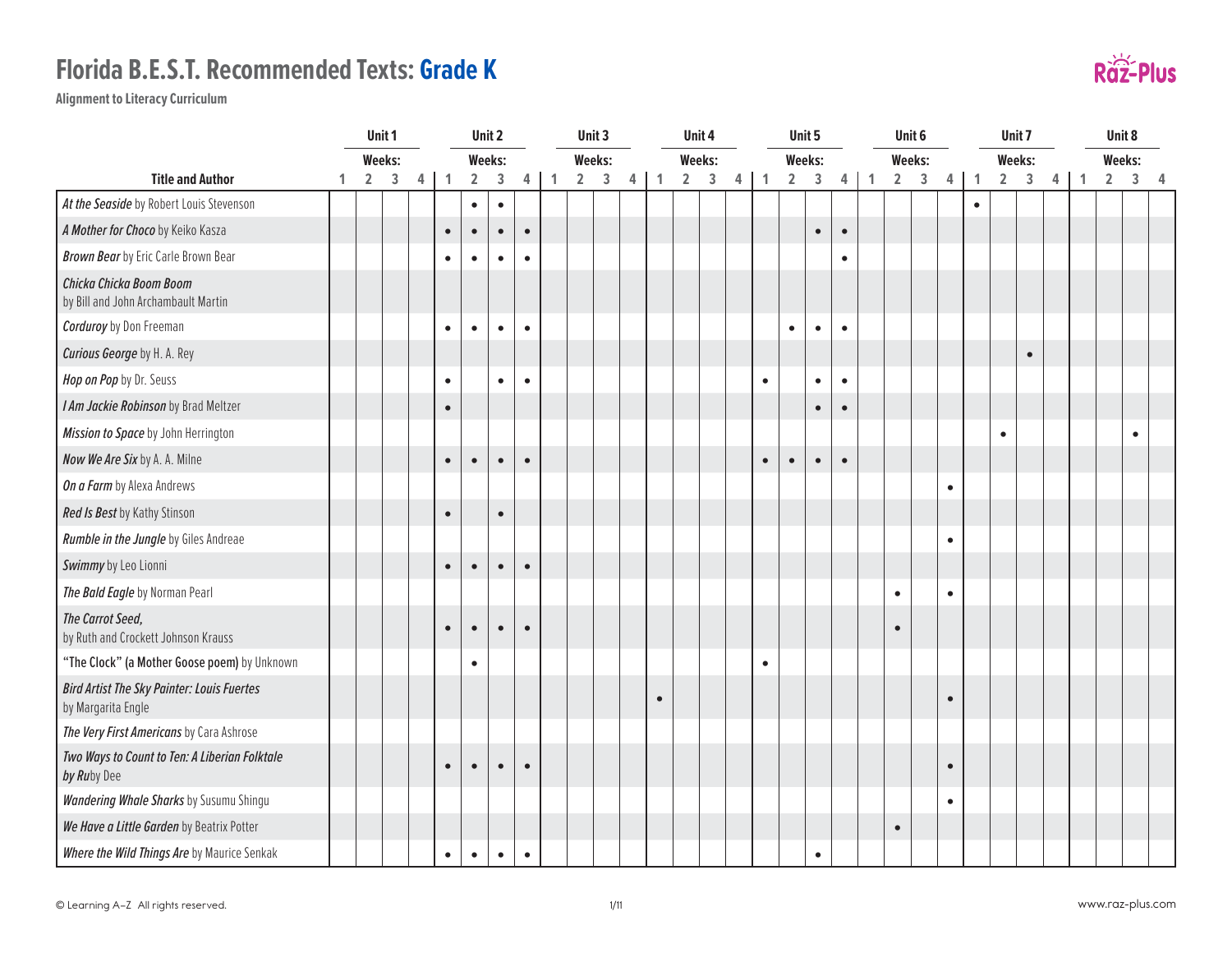

|                                                                                    |           |                | Unit 1    |           |                | Unit 2 |   |                | Unit 3 |   |                | Unit 4 |  |                | Unit 5 |   |           | Unit 6         |           |           |                | Unit 7 |   |                | Unit 8        |  |
|------------------------------------------------------------------------------------|-----------|----------------|-----------|-----------|----------------|--------|---|----------------|--------|---|----------------|--------|--|----------------|--------|---|-----------|----------------|-----------|-----------|----------------|--------|---|----------------|---------------|--|
|                                                                                    |           |                | Weeks:    |           |                | Weeks: |   |                | Weeks: |   |                | Weeks: |  | Weeks:         |        |   |           | Weeks:         |           |           |                | Weeks: |   |                | <b>Weeks:</b> |  |
| <b>Title and Author</b>                                                            |           | $\overline{2}$ | 3         | 4         | $\overline{2}$ | 3      | 4 | $\overline{2}$ | 3      | 4 | $\overline{2}$ | 3      |  | $\overline{2}$ | 3      | 4 |           | $\overline{2}$ | 3         | 4         | $\overline{2}$ | 3      | 4 | $\overline{2}$ | 3             |  |
| A Picture Book of Benjamin Franklin by David Adler                                 | $\bullet$ | $\bullet$      | $\bullet$ | $\bullet$ |                |        |   |                |        |   |                |        |  |                |        |   |           |                |           |           |                |        |   |                |               |  |
| Chickens Don't Fly by Laura Lyn DiSiena                                            |           |                |           |           |                |        |   |                |        |   |                |        |  |                |        |   | $\bullet$ | $\bullet$      | $\bullet$ |           |                |        |   |                |               |  |
| <b>Clifford the Big Red Dog</b> by Norman Bridwell                                 | $\bullet$ | $\bullet$      | $\bullet$ | $\bullet$ |                |        |   |                |        |   |                |        |  |                |        |   |           |                |           |           |                |        |   |                |               |  |
| Daffodowndilly by A. A. Milne                                                      |           |                |           |           |                |        |   |                |        |   |                |        |  |                |        |   |           |                |           |           |                |        |   |                |               |  |
| Danny and the Dinosaur by Syd Hoff                                                 | $\bullet$ | ٠              | $\bullet$ | $\bullet$ |                |        |   |                |        |   |                |        |  |                |        |   |           |                |           |           |                |        |   |                |               |  |
| Drum Dream Girl: How One Girl's Courage<br><b>Changed Music</b> by Margarita Engle | $\bullet$ | $\bullet$      | $\bullet$ | $\bullet$ |                |        |   |                |        |   |                |        |  |                |        |   |           |                |           |           |                |        |   |                |               |  |
| Eletelephony by Laura Richards                                                     |           |                |           |           |                |        |   |                |        |   |                |        |  |                |        |   |           |                |           |           |                |        |   |                |               |  |
| <b>From Seed to Pumpkin</b><br>by Wendy and James Graham Pfeffer                   |           |                |           |           |                |        |   |                |        |   |                |        |  |                |        |   | $\bullet$ | $\bullet$      |           |           |                |        |   |                |               |  |
| How People Learned to Fly by Fran Hodgkins                                         |           |                |           |           |                |        |   |                |        |   |                |        |  |                |        |   |           |                |           |           |                |        |   |                |               |  |
| I Am Enough by Grace Byers                                                         |           |                |           |           |                |        |   |                |        |   |                |        |  |                |        |   |           |                |           |           |                |        |   |                |               |  |
| I Am Helen Keller by Brad Meltzer                                                  | $\bullet$ | $\bullet$      | $\bullet$ | $\bullet$ |                |        |   |                |        |   |                |        |  |                |        |   |           |                |           |           |                |        |   |                |               |  |
| I Wonder by Tana Hoban                                                             |           |                |           |           |                |        |   |                |        |   |                |        |  |                |        |   | $\bullet$ | $\bullet$      | $\bullet$ | $\bullet$ |                |        |   |                |               |  |
| Keep a Poem in Your Pocket<br>by Beatrice Schenk de Regniers                       |           |                |           |           |                |        |   |                |        |   |                |        |  |                |        |   |           |                |           |           |                |        |   |                |               |  |
| Madeline by Ludwig Bemelmans                                                       | $\bullet$ | $\bullet$      | $\bullet$ | $\bullet$ |                |        |   |                |        |   |                |        |  |                |        |   |           |                |           |           |                |        |   |                |               |  |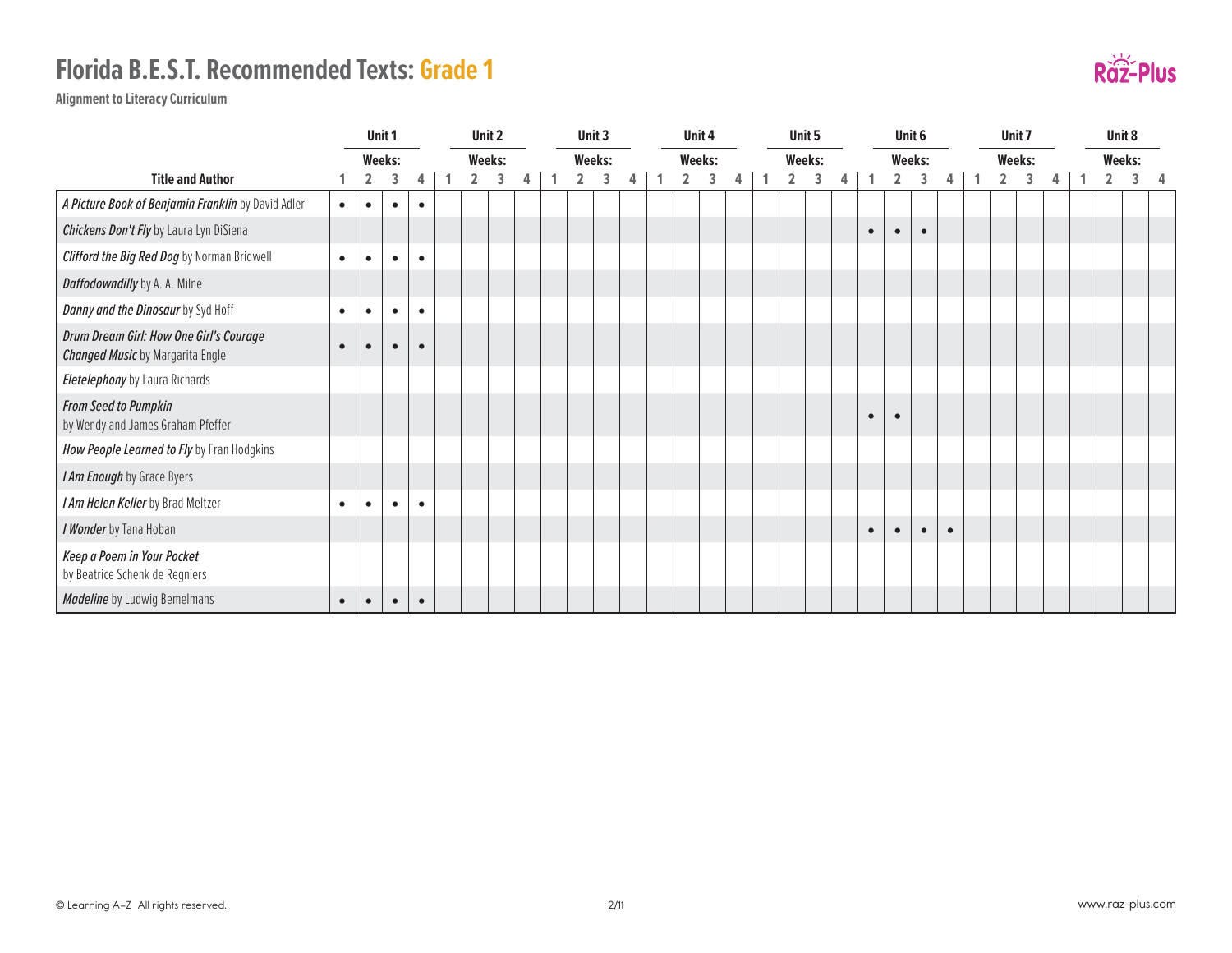# **Florida B.E.S.T. Recommended Texts: Grade 1** *(cont.)*



|                                                                                                                          | Unit 1         |           |   |           |           | Unit 2    |           | Unit 3         |        |   | Unit 4         |        |  | Unit 5         |        |   | Unit 6         |        |   |           |                | Unit 7    |   | Unit 8         |   |  |
|--------------------------------------------------------------------------------------------------------------------------|----------------|-----------|---|-----------|-----------|-----------|-----------|----------------|--------|---|----------------|--------|--|----------------|--------|---|----------------|--------|---|-----------|----------------|-----------|---|----------------|---|--|
|                                                                                                                          |                | Weeks:    |   |           |           | Weeks:    |           |                | Weeks: |   |                | Weeks: |  |                | Weeks: |   |                | Weeks: |   |           |                | Weeks:    |   | Weeks:         |   |  |
| <b>Title and Author</b>                                                                                                  | $\overline{2}$ | 3         | 4 |           | 2         | 3         | 4         | $\overline{2}$ | 3      | 4 | $\overline{2}$ | 3      |  | $\overline{2}$ | 3      | 4 | $\overline{2}$ | 3      | 4 |           | $\overline{2}$ | 3         | 4 | $\overline{2}$ | 3 |  |
| My Name Is Celia: The Life of Celia Cruz /<br>Me llamo Celia: la vida de Celia Cruz<br>by Monica and Rafael Lopez Browns |                |           |   |           |           |           |           |                |        |   |                |        |  |                |        |   |                |        |   |           |                |           |   |                |   |  |
| Now & Ben: The Modern Inventions of<br>Benjamin Franklin by Gene Barretta                                                |                |           |   |           |           |           |           |                |        |   |                |        |  |                |        |   |                |        |   |           |                |           |   |                |   |  |
| Police Officers by Paulette and Kim LaFave Bourgeois                                                                     | $\bullet$      | $\bullet$ |   |           |           |           |           |                |        |   |                |        |  |                |        |   |                |        |   |           |                |           |   |                |   |  |
| Put Me in the Zoo by Robert Lopshire                                                                                     |                |           |   |           | $\bullet$ | $\bullet$ | $\bullet$ |                |        |   |                |        |  |                |        |   |                |        |   |           |                |           |   |                |   |  |
| The Fantastic Undersea Life of Jacques Cousteau<br>by Dan Yaccarino                                                      |                |           |   |           |           |           |           |                |        |   |                |        |  |                |        |   |                |        |   |           |                |           |   | $\bullet$      |   |  |
| The Slug by Elise Gravel                                                                                                 |                |           |   |           |           |           |           |                |        |   |                |        |  |                |        |   |                |        |   | $\bullet$ | $\bullet$      | $\bullet$ |   |                |   |  |
| The Tale of Peter Rabbit by Beatrix Potter                                                                               |                |           |   | $\bullet$ | $\bullet$ | $\bullet$ | $\bullet$ |                |        |   |                |        |  |                |        |   |                |        |   |           |                |           |   |                |   |  |
| The Three Little Pigs by James Halliwell-Phillipps                                                                       |                |           |   | $\bullet$ | $\bullet$ | $\bullet$ | $\bullet$ |                |        |   |                |        |  |                |        |   |                |        |   |           |                |           |   |                |   |  |
| The Tortoise and the Hare by Aesop                                                                                       |                |           |   | ٠         | $\bullet$ | $\bullet$ | $\bullet$ |                |        |   |                |        |  |                |        |   |                |        |   |           |                |           |   |                |   |  |
| The Ugly Duckling by Hans Christian Andersen                                                                             |                |           |   | $\bullet$ | $\bullet$ | $\bullet$ | $\bullet$ |                |        |   |                |        |  |                |        |   | $\bullet$      |        |   |           |                |           |   |                |   |  |
| The Velveteen Rabbit by Margery Williams                                                                                 |                |           |   | $\bullet$ | $\bullet$ | $\bullet$ | $\bullet$ |                |        |   |                |        |  |                |        |   | $\bullet$      |        |   |           |                |           |   |                |   |  |
| The White House by Lloyd Douglas                                                                                         |                |           |   |           |           |           |           |                |        |   |                |        |  |                |        |   |                |        |   |           |                |           |   |                |   |  |
| Tooth by Tooth: Comparing Fangs, Tusks,<br>and Chompers by Sara Levine                                                   |                |           |   |           |           |           |           |                |        |   |                |        |  |                |        |   |                |        |   |           |                | $\bullet$ |   |                |   |  |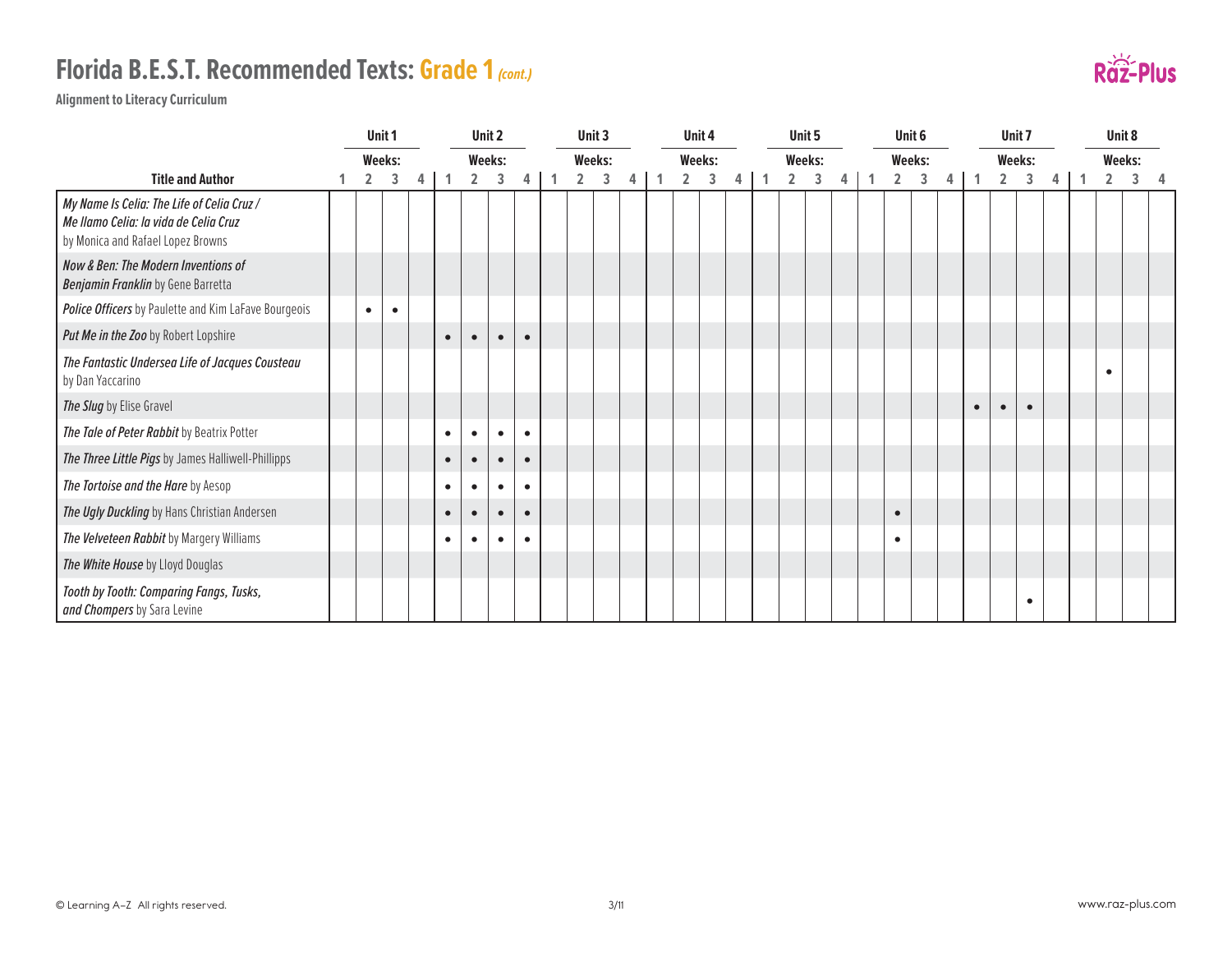

|                                                                                |           |           | Unit 1    |           |           |           | Unit 2        |           |  | Unit 3 |   |           |           | Unit 4    |           |           |           | Unit 5    |           |           |           | Unit 6    |           |   | Unit 7 |   |  | Unit 8 |  |
|--------------------------------------------------------------------------------|-----------|-----------|-----------|-----------|-----------|-----------|---------------|-----------|--|--------|---|-----------|-----------|-----------|-----------|-----------|-----------|-----------|-----------|-----------|-----------|-----------|-----------|---|--------|---|--|--------|--|
|                                                                                |           |           | Weeks:    |           |           |           | <b>Weeks:</b> |           |  | Weeks: |   |           |           | Weeks:    |           |           |           | Weeks:    |           |           |           | Weeks:    |           |   | Weeks: |   |  | Weeks: |  |
| <b>Title and Author</b>                                                        |           |           |           | 4         |           |           |               | 4         |  | 3      | 4 |           |           | 3         | 4         |           |           | 3         | 4         |           |           | 3         |           |   | 3      | 4 |  |        |  |
| A More Perfect Union: The Story of Our Constitution<br>by Betsy Maestro        | $\bullet$ | $\bullet$ | $\bullet$ | $\bullet$ |           |           |               |           |  |        |   |           |           |           |           |           |           |           |           |           |           |           |           |   |        |   |  |        |  |
| <b>Bears on Hemlock Mountain</b> by Alice Dalgliesh                            |           |           |           |           | $\bullet$ | $\bullet$ | $\bullet$     | $\bullet$ |  |        |   |           |           |           |           |           |           |           |           |           |           | $\bullet$ |           |   |        |   |  |        |  |
| Bee Dance by Rick Chrustowski                                                  |           |           |           |           |           |           |               |           |  |        |   |           |           |           |           |           |           |           |           | $\bullet$ | $\bullet$ | $\bullet$ | $\bullet$ |   |        |   |  |        |  |
| <b>Eleanor</b> by Barbara Cooney                                               |           | $\bullet$ | $\bullet$ | $\bullet$ | $\bullet$ | $\bullet$ | $\bullet$     | $\bullet$ |  |        |   |           |           |           |           | $\bullet$ | $\bullet$ | $\bullet$ | $\bullet$ |           |           |           |           |   |        |   |  |        |  |
| Father of the Constitution: A Story About<br>James Madison by Barbara Mitchell |           | $\bullet$ | $\bullet$ | $\bullet$ | $\bullet$ | $\bullet$ | $\bullet$     | $\bullet$ |  |        |   |           |           |           |           | $\bullet$ | $\bullet$ | $\bullet$ | $\bullet$ |           |           |           |           |   |        |   |  |        |  |
| Four Famished Foxes and Fosdyke by Pamela Duncan                               |           |           |           |           | $\bullet$ | $\bullet$ | $\bullet$     | $\bullet$ |  |        |   |           |           |           |           |           |           |           |           |           |           |           |           |   |        |   |  |        |  |
| "Gathering Leaves" by Robert Frost                                             |           |           |           |           | $\bullet$ | $\bullet$ | ٠             | $\bullet$ |  |        |   | $\bullet$ | $\bullet$ | $\bullet$ | $\bullet$ |           |           |           | $\bullet$ |           |           |           |           |   |        |   |  |        |  |
| Give Bees a Chance by Bethany Barton                                           |           |           |           |           |           |           | $\bullet$     |           |  |        |   |           |           |           |           |           | $\bullet$ |           |           | $\bullet$ | $\bullet$ | $\bullet$ | $\bullet$ |   |        |   |  |        |  |
| In a Pickle and Other Funny Idioms by Marvin Terban                            |           |           |           |           |           |           |               |           |  |        |   |           |           |           |           |           |           |           |           |           |           |           |           |   |        |   |  |        |  |
| Living or Nonliving? by Kelli Hicks                                            |           |           |           |           |           |           |               |           |  |        |   |           |           |           |           |           |           |           |           | $\bullet$ | $\bullet$ | $\bullet$ | $\bullet$ |   |        |   |  |        |  |
| Mango, Abuela, and Me by Meg Medina                                            |           |           |           |           | $\bullet$ | $\bullet$ | $\bullet$     | $\bullet$ |  |        |   |           |           |           |           |           | $\bullet$ | $\bullet$ | $\bullet$ |           |           |           |           | ٠ |        |   |  |        |  |
| One Morning in Maine by Robert McCloskey                                       |           |           |           |           | $\bullet$ | $\bullet$ | $\bullet$     | $\bullet$ |  |        |   |           |           |           |           |           |           |           |           |           |           |           |           |   |        |   |  |        |  |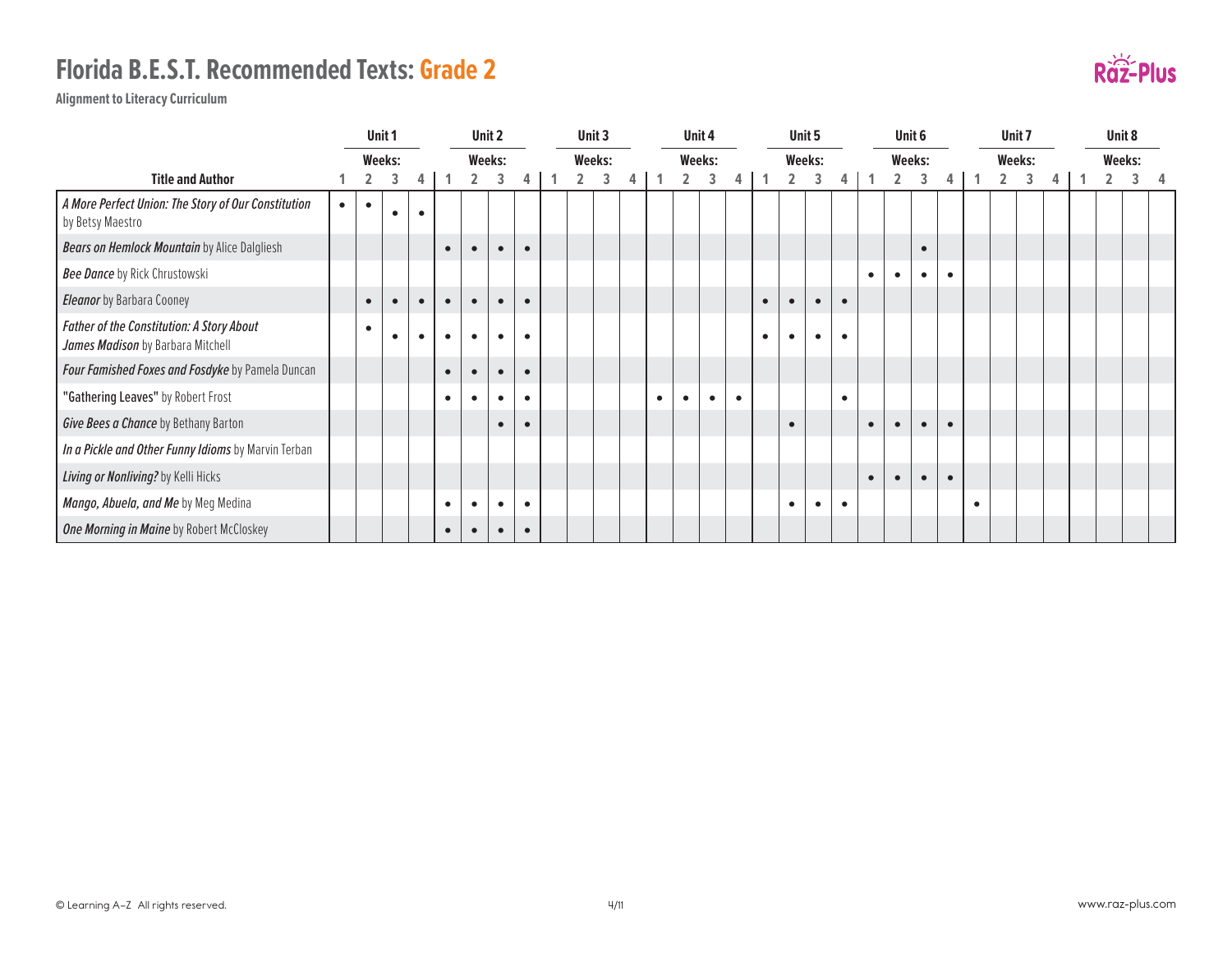# **Florida B.E.S.T. Recommended Texts: Grade 2** *(cont.)*



|                                                                                       |           |                | Unit 1        |           |           |                | Unit 2    |           |                | Unit 3 |   |                | Unit 4 |   |           | Unit 5         |           |           |           |           | Unit 6        |           |                | Unit <sub>7</sub> |           |                | Unit 8 |  |
|---------------------------------------------------------------------------------------|-----------|----------------|---------------|-----------|-----------|----------------|-----------|-----------|----------------|--------|---|----------------|--------|---|-----------|----------------|-----------|-----------|-----------|-----------|---------------|-----------|----------------|-------------------|-----------|----------------|--------|--|
|                                                                                       |           |                | <b>Weeks:</b> |           |           |                | Weeks:    |           |                | Weeks: |   |                | Weeks: |   |           |                | Weeks:    |           |           |           | <b>Weeks:</b> |           |                | <b>Weeks:</b>     |           |                | Weeks: |  |
| <b>Title and Author</b>                                                               |           | $\overline{2}$ | 3             | 4         |           | $\overline{2}$ | 3         | 4         | $\overline{2}$ | 3      | 4 | $\overline{2}$ | 3      | 4 |           | $\overline{2}$ | 3         | 4         |           | 2         | 3             | 4         | $\overline{2}$ | 3                 | 4         | $\overline{2}$ | 3      |  |
| Seven Blind Mice by Ed Young                                                          |           |                |               |           | $\bullet$ | $\bullet$      | $\bullet$ | $\bullet$ |                |        |   |                |        |   |           |                |           |           |           |           |               |           |                |                   |           |                |        |  |
| Susan B. Anthony: Fighter for Freedom and Equality<br>by Suzanne Slade                |           |                |               |           | $\bullet$ | $\bullet$      | $\bullet$ | $\bullet$ |                |        |   |                |        |   | $\bullet$ |                |           | $\bullet$ |           |           |               |           |                |                   |           |                |        |  |
| The Coastal Dune Drama: Bob, the Gopher Tortoise<br>by Katherine Seeds Nash           |           |                |               |           | $\bullet$ | $\bullet$      | $\bullet$ | $\bullet$ |                |        |   |                |        |   |           |                |           | $\bullet$ | $\bullet$ | $\bullet$ | $\bullet$     | $\bullet$ |                |                   |           |                |        |  |
| The Congress of the United States<br>by Christine Taylor-Butler                       | $\bullet$ | $\bullet$      | $\bullet$     | $\bullet$ |           |                |           |           |                |        |   |                |        |   |           |                |           |           |           |           |               |           |                |                   |           |                |        |  |
| The Crocodile by Lewis Carroll                                                        |           |                |               |           |           |                |           |           |                |        |   |                |        |   |           |                |           |           | $\bullet$ |           | $\bullet$     | $\bullet$ |                |                   |           |                |        |  |
| The Fieldmouse by Cecil Frances Alexander                                             |           |                |               |           |           |                |           |           |                |        |   |                |        |   |           |                |           |           | $\bullet$ | $\bullet$ | $\bullet$     | $\bullet$ |                |                   |           |                |        |  |
| The Gingerbread Man by Jim Aylesworth                                                 |           |                |               |           | $\bullet$ | $\bullet$      | $\bullet$ | $\bullet$ |                |        |   |                |        |   |           |                |           |           |           |           |               |           |                |                   |           |                |        |  |
| The Patchwork Quilt by Valerie Flournoy                                               |           |                |               |           | $\bullet$ | $\bullet$      | $\bullet$ | $\bullet$ |                |        |   |                |        |   |           | $\bullet$      |           | $\bullet$ |           |           |               |           |                |                   |           |                |        |  |
| The Runaway Piggy by James Luna                                                       |           |                |               |           | $\bullet$ |                |           |           |                |        |   |                |        |   |           |                |           |           |           |           |               |           |                |                   | $\bullet$ |                |        |  |
| "The Swing" by Robert Louis Stevenson                                                 |           |                |               |           |           |                |           |           |                |        |   |                |        |   |           |                |           |           |           |           |               |           |                |                   |           |                |        |  |
| Vote! by Eileen Christelow                                                            | $\bullet$ | $\bullet$      | $\bullet$     | $\bullet$ |           |                |           |           |                |        |   |                |        |   |           |                |           | $\bullet$ |           |           |               |           |                |                   |           |                |        |  |
| Wanted Dead or Alive: The True Story of Harriet<br>Tubman by Ann McGovern             |           |                |               |           | $\bullet$ | $\bullet$      | $\bullet$ | $\bullet$ |                |        |   |                |        |   | $\bullet$ | $\bullet$      | $\bullet$ | $\bullet$ |           |           |               |           |                |                   |           |                |        |  |
| We the Kids: The Preamble of the Constitution<br>of the United States by David Catrow |           | $\bullet$      | $\bullet$     |           |           | $\bullet$      | $\bullet$ |           |                |        |   |                |        |   |           |                |           |           |           |           |               |           |                |                   |           |                |        |  |
| Winnie the Pooh by A. A. Milne                                                        |           |                |               |           | $\bullet$ | $\bullet$      | $\bullet$ | $\bullet$ |                |        |   |                |        |   |           | $\bullet$      | $\bullet$ | $\bullet$ |           |           |               |           |                |                   |           |                |        |  |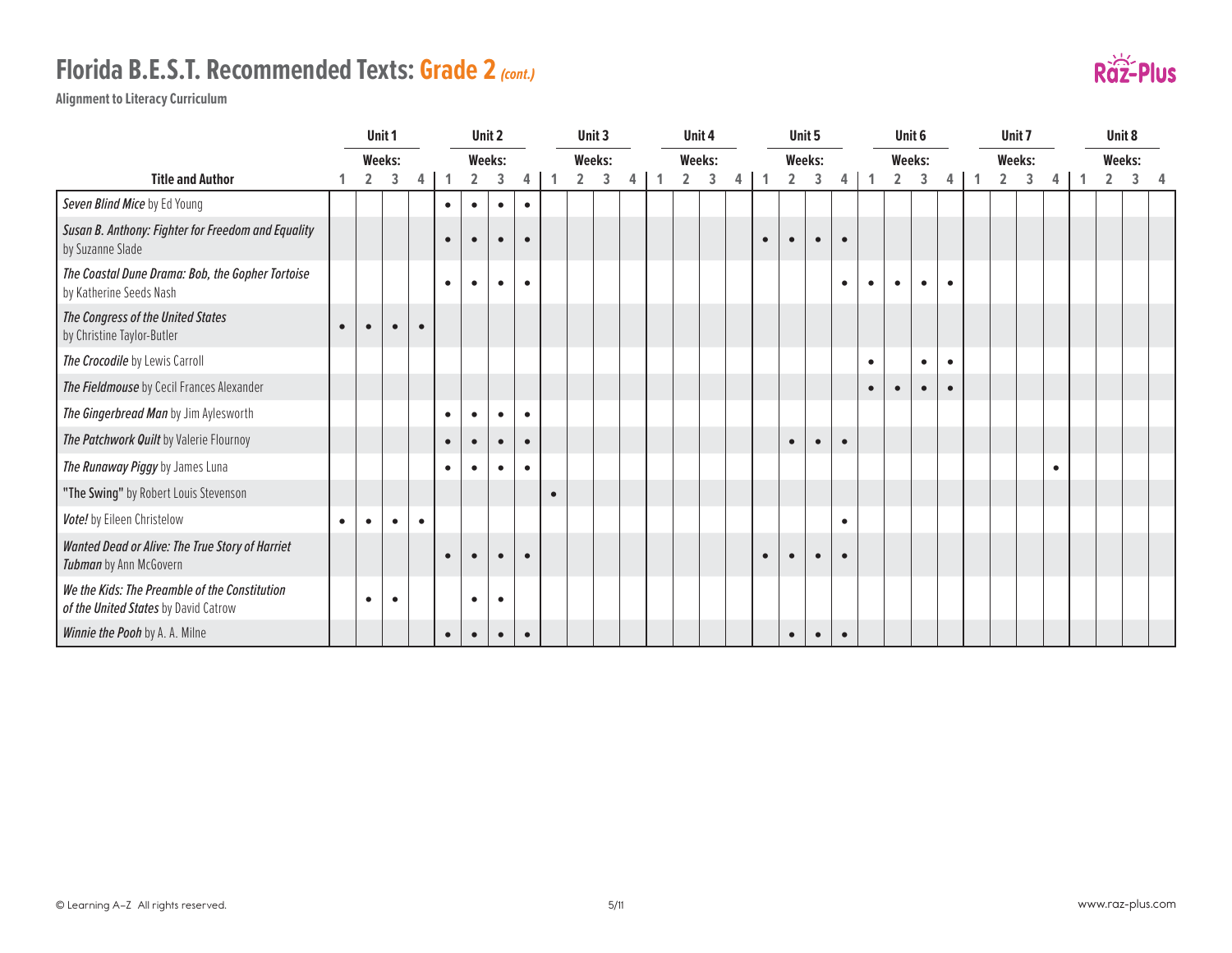

|                                                                                                        |           | Unit 1         |           |           |           |                | Unit 2    |           |                | Unit 3 |   |           |                | Unit 4    |           |           | Unit 5         |           |           |                | Unit 6 |  |                | Unit 7    |           |                | Unit 8 |           |
|--------------------------------------------------------------------------------------------------------|-----------|----------------|-----------|-----------|-----------|----------------|-----------|-----------|----------------|--------|---|-----------|----------------|-----------|-----------|-----------|----------------|-----------|-----------|----------------|--------|--|----------------|-----------|-----------|----------------|--------|-----------|
|                                                                                                        |           |                | Weeks:    |           |           |                | Weeks:    |           |                | Weeks: |   |           |                | Weeks:    |           |           |                | Weeks:    |           |                | Weeks: |  |                | Weeks:    |           | <b>Weeks:</b>  |        |           |
| <b>Title and Author</b>                                                                                |           | $\overline{2}$ | 3         | 4         |           | $\overline{2}$ | 3         | 4         | $\overline{2}$ | 3      | 4 |           | $\overline{2}$ | 3         |           |           | $\overline{2}$ | 3         | 4         | $\overline{2}$ | 3      |  | $\overline{2}$ | 3         | 4         | $\overline{2}$ | 3      |           |
| Abraham Lincoln: A Life of Honesty by Tonya Leslie                                                     | $\bullet$ | $\bullet$      | $\bullet$ | $\bullet$ |           |                |           |           |                |        |   |           |                |           |           |           |                |           |           |                |        |  |                |           |           |                |        |           |
| Charlotte's Web by E. B. White                                                                         |           |                |           |           | $\bullet$ | $\bullet$      | $\bullet$ | $\bullet$ |                |        |   |           |                |           |           | $\bullet$ | $\bullet$      | $\bullet$ | $\bullet$ |                |        |  |                |           |           |                |        |           |
| Flight by Robert Burleigh                                                                              |           |                |           |           |           |                |           |           |                |        |   |           |                |           |           |           |                |           |           |                |        |  |                |           |           |                |        |           |
| <b>Frederick Douglass Fights for Freedom</b><br>by Margaret Davidson                                   | $\bullet$ | $\bullet$      | $\bullet$ | $\bullet$ |           |                |           |           |                |        |   |           |                |           |           |           |                |           |           |                |        |  |                |           |           |                |        |           |
| Honest Abe Lincoln by David A. Adler                                                                   | $\bullet$ | $\bullet$      | $\bullet$ | $\bullet$ |           |                |           |           |                |        |   |           |                |           |           |           |                |           |           |                |        |  |                |           |           |                |        |           |
| If You Traveled on the Underground Railroad<br>by Ellen Levine                                         | $\bullet$ | $\bullet$      | $\bullet$ | $\bullet$ |           |                |           |           |                |        |   |           |                |           |           |           |                |           |           |                |        |  |                |           |           |                |        |           |
| Matilda by Roald Dahl                                                                                  |           |                |           |           | $\bullet$ | $\bullet$      | $\bullet$ | $\bullet$ |                |        |   |           |                |           |           | $\bullet$ | $\bullet$      | $\bullet$ | $\bullet$ |                |        |  |                |           |           |                |        |           |
| Miracle on 133rd Street by Sonia Manzano                                                               |           |                |           |           | $\bullet$ | $\bullet$      | $\bullet$ | $\bullet$ |                |        |   |           |                |           |           | $\bullet$ | $\bullet$      | $\bullet$ |           |                |        |  | $\bullet$      | $\bullet$ | $\bullet$ |                |        |           |
| Moonshot: The Flight of Apollo 11 by Brian Floca                                                       |           |                |           |           |           |                |           |           |                |        |   |           |                |           |           |           |                |           |           |                |        |  |                |           |           |                |        | $\bullet$ |
| My Doggy Ate My Essay by Darren Sardelli                                                               |           |                |           |           |           |                |           |           |                |        |   |           |                |           |           |           |                |           |           |                |        |  |                |           |           |                |        |           |
| Pablo Neruda: Poet of the People by Monica Brown                                                       |           |                |           |           |           |                |           |           |                |        |   | $\bullet$ | $\bullet$      | $\bullet$ | $\bullet$ |           |                |           |           |                |        |  |                |           |           |                |        |           |
| Pippi Longstocking by Astrid Lindgren                                                                  |           |                |           |           | $\bullet$ | $\bullet$      | $\bullet$ | $\bullet$ |                |        |   |           |                |           |           | $\bullet$ | $\bullet$      | $\bullet$ | $\bullet$ |                |        |  |                |           |           |                |        |           |
| Revolutionary Friends: General George Washington<br>and the Marquis de Lafayette by Selene Castrovilla | $\bullet$ | $\bullet$      | $\bullet$ | $\bullet$ | $\bullet$ | $\bullet$      | $\bullet$ | $\bullet$ |                |        |   |           |                |           |           | $\bullet$ | $\bullet$      | $\bullet$ | $\bullet$ |                |        |  |                |           |           |                |        |           |
| Rosa Parks by Eloise Greenfield                                                                        | $\bullet$ | $\bullet$      | $\bullet$ | $\bullet$ |           |                |           |           |                |        |   |           |                |           |           |           |                |           |           |                |        |  |                |           |           |                |        |           |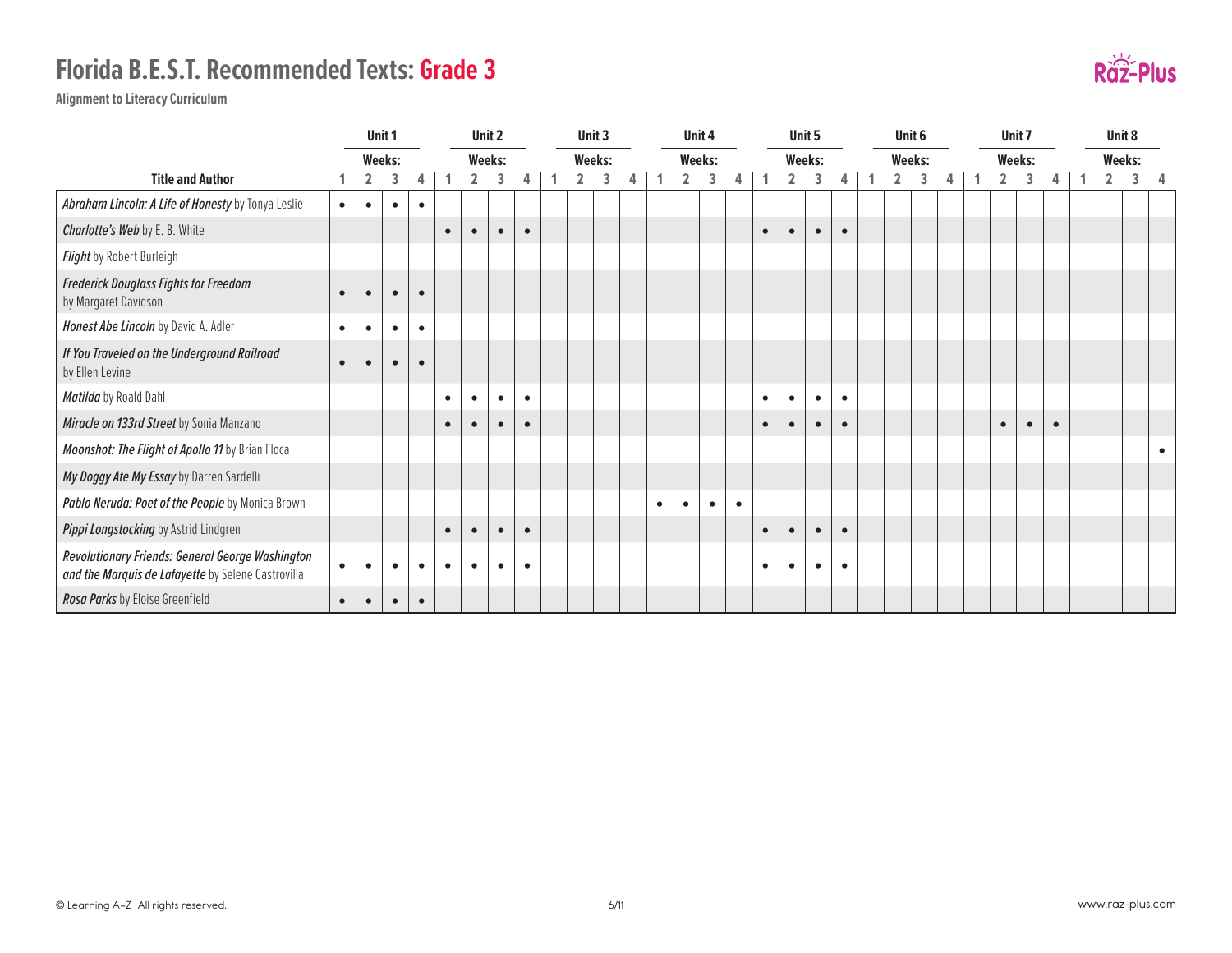# **Florida B.E.S.T. Recommended Texts: Grade 3** *(cont.)*



|                                                                                   |           |           | Unit 1    |           |           |           | Unit 2    |           |           | Unit 3 |   |  | Unit 4 |           |           |           | Unit 5        |           |  | Unit 6 |           |           | Unit 7    |           |  | Unit 8        |           |
|-----------------------------------------------------------------------------------|-----------|-----------|-----------|-----------|-----------|-----------|-----------|-----------|-----------|--------|---|--|--------|-----------|-----------|-----------|---------------|-----------|--|--------|-----------|-----------|-----------|-----------|--|---------------|-----------|
|                                                                                   |           |           | Weeks:    |           |           |           | Weeks:    |           |           | Weeks: |   |  | Weeks: |           |           |           | <b>Weeks:</b> |           |  | Weeks: |           |           | Weeks:    |           |  | <b>Weeks:</b> |           |
| <b>Title and Author</b>                                                           |           |           |           | 4         |           |           |           | 4         |           |        | 4 |  | 3      |           |           |           |               |           |  |        |           |           | 3         |           |  |               |           |
| Sarah, Plain and Tall by Patricia MacLachlan                                      |           |           |           |           | $\bullet$ | $\bullet$ | $\bullet$ | $\bullet$ |           |        |   |  |        |           | $\bullet$ | $\bullet$ | $\bullet$     | $\bullet$ |  |        | ٠         | $\bullet$ | $\bullet$ | $\bullet$ |  |               |           |
| Stuart Little by E. B. White                                                      |           |           |           |           | $\bullet$ | $\bullet$ | $\bullet$ | $\bullet$ |           |        |   |  |        |           |           |           |               |           |  |        |           |           |           |           |  |               |           |
| The Boxcar Children by Gertrude Chandler Warner                                   |           |           |           |           | $\bullet$ | $\bullet$ | $\bullet$ | $\bullet$ |           |        |   |  |        |           |           |           |               |           |  |        |           |           |           |           |  |               |           |
| The Children's Book of Virtues by William Bennett                                 | $\bullet$ | $\bullet$ |           |           | $\bullet$ | $\bullet$ | $\bullet$ | $\bullet$ |           |        |   |  |        |           | $\bullet$ | $\bullet$ | $\bullet$     | $\bullet$ |  |        | $\bullet$ | $\bullet$ | $\bullet$ | $\bullet$ |  |               |           |
| The Little Prince by Antoine de Saint-Exupéry                                     |           |           |           |           | $\bullet$ | $\bullet$ | $\bullet$ | $\bullet$ |           |        |   |  |        |           | $\bullet$ | $\bullet$ | $\bullet$     | $\bullet$ |  |        |           |           |           |           |  |               |           |
| The Real McCoy: The Life of an African-American<br><b>Inventor</b> by Wendy Towle | $\bullet$ |           |           | $\bullet$ |           |           |           |           | $\bullet$ |        |   |  |        |           |           |           |               |           |  |        |           |           |           |           |  |               |           |
| The Whipping Boy by Sid Fleischman                                                |           |           |           |           | $\bullet$ | $\bullet$ | $\bullet$ | $\bullet$ |           |        |   |  |        |           | $\bullet$ | $\bullet$ | $\bullet$     | $\bullet$ |  |        |           |           |           |           |  |               |           |
| The Wonderful Wizard of Oz by Frank Baum                                          |           |           |           |           | $\bullet$ | $\bullet$ | $\bullet$ | $\bullet$ |           |        |   |  |        |           | $\bullet$ | $\bullet$ | $\bullet$     | $\bullet$ |  |        |           |           |           |           |  |               |           |
| "There Was an Old Man with a Flute" by Edward Lear                                |           |           |           |           |           |           |           |           |           |        |   |  |        |           |           |           |               |           |  |        |           |           |           |           |  |               |           |
| To the Moon and Back by Buzz Aldrin                                               |           |           |           |           |           |           |           |           |           |        |   |  |        |           |           |           |               |           |  |        |           |           |           |           |  |               | $\bullet$ |
| "Toward Those Short Trees" by Masaoka Shiki                                       |           |           |           |           |           |           |           |           |           |        |   |  |        |           |           |           |               |           |  |        |           |           |           |           |  |               |           |
| "Tula ['Books are door-shaped']" by Margarita Engle                               |           |           |           |           |           |           |           |           |           |        |   |  |        | $\bullet$ |           |           |               |           |  |        |           |           |           |           |  |               |           |
| Who Was Betsy Ross? by James Jr. Buckley                                          | $\bullet$ | $\bullet$ | $\bullet$ | $\bullet$ |           |           |           |           |           |        |   |  |        |           |           |           |               |           |  |        |           |           |           |           |  |               |           |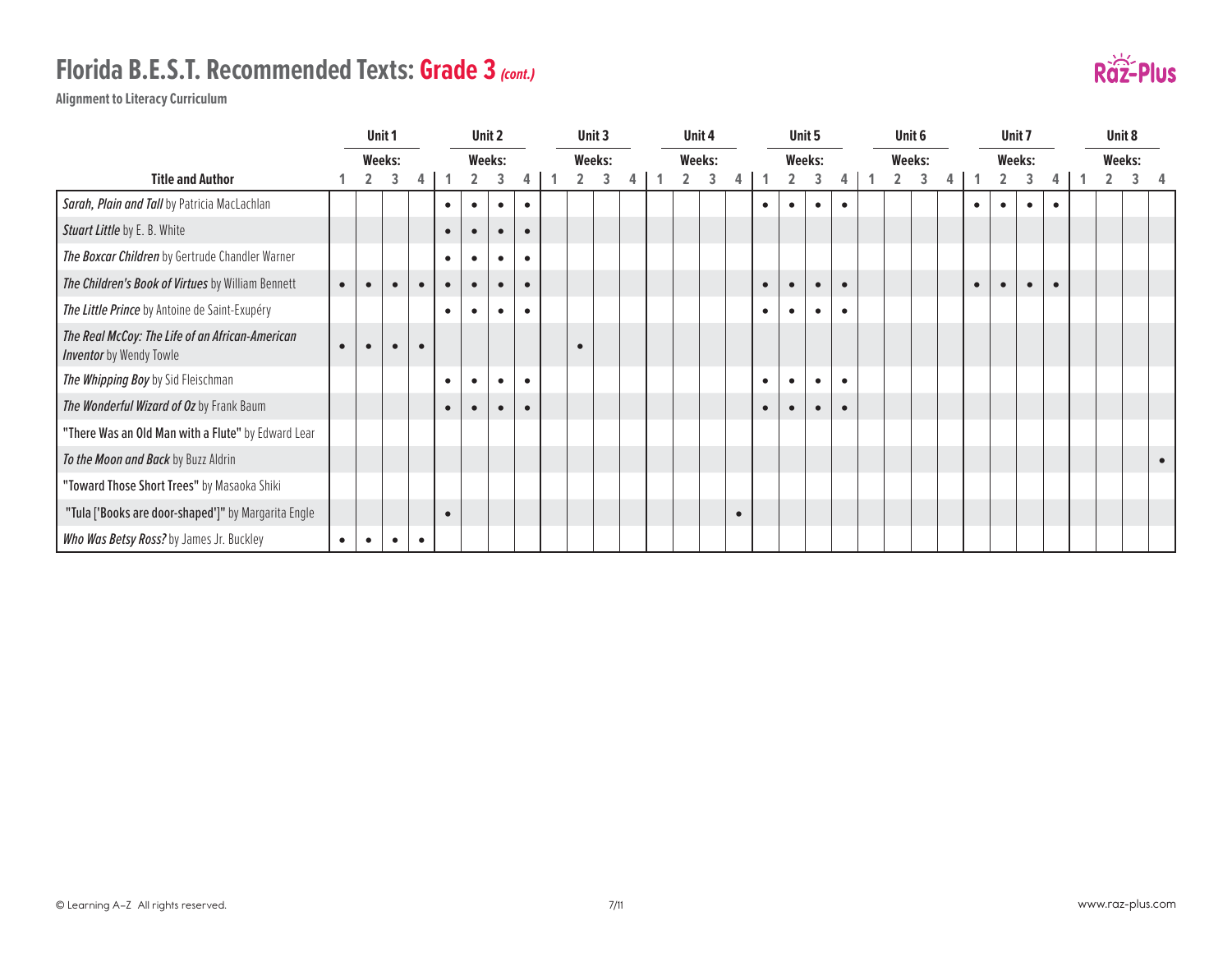

|                                                                                                                                    |                | Unit 1 |   |           |                | Unit 2    |           |                | Unit 3 |   |                         | Unit 4 |  |                | Unit 5 |   | Unit 6         |   |   |           | Unit 7         |           |   | Unit 8         |   |  |
|------------------------------------------------------------------------------------------------------------------------------------|----------------|--------|---|-----------|----------------|-----------|-----------|----------------|--------|---|-------------------------|--------|--|----------------|--------|---|----------------|---|---|-----------|----------------|-----------|---|----------------|---|--|
|                                                                                                                                    |                | Weeks: |   |           |                | Weeks:    |           | Weeks:         |        |   |                         | Weeks: |  | <b>Weeks:</b>  |        |   | Weeks:         |   |   |           | Weeks:         |           |   | <b>Weeks:</b>  |   |  |
| <b>Title and Author</b>                                                                                                            | $\overline{2}$ | 3      | 4 |           | $\overline{2}$ | 3         | 4         | $\overline{2}$ | 3      | 4 | $\overline{\mathbf{2}}$ | 3      |  | $\overline{2}$ | 3      | 4 | $\overline{2}$ | 3 | 4 |           | $\overline{2}$ | 3         | 4 | $\overline{2}$ | 3 |  |
| Aaron and Alexander: The Most Famous Duel<br>in American History by Don Brown                                                      |                |        |   | $\bullet$ | $\bullet$      | $\bullet$ | $\bullet$ |                |        |   |                         |        |  |                |        |   |                |   |   | $\bullet$ |                |           |   |                |   |  |
| Carry on, Mr. Bowditch by Jean Lee Latham                                                                                          |                |        |   |           |                |           |           |                |        |   |                         |        |  |                |        |   |                |   |   |           |                |           |   |                |   |  |
| "Casey at the Bat" by Ernest Lawrence Thayer                                                                                       |                |        |   | $\bullet$ |                |           |           |                |        |   |                         |        |  |                |        |   |                |   |   |           |                |           |   |                |   |  |
| Chester Nez and the Unbreakable Code:<br>A Navajo Code Talker's Story by Joseph Bruchac                                            |                |        |   |           |                |           |           |                |        |   |                         |        |  |                |        |   |                |   |   |           |                | $\bullet$ |   |                |   |  |
| Esperanza Rising by Pam Muñoz Ryan                                                                                                 |                |        |   | $\bullet$ | $\bullet$      | $\bullet$ | $\bullet$ |                |        |   |                         |        |  |                |        |   |                |   |   |           |                |           |   |                |   |  |
| "Fish Cheeks" by Amy Tan                                                                                                           |                |        |   | $\bullet$ | $\bullet$      | $\bullet$ |           |                |        |   |                         |        |  |                |        |   |                |   |   |           |                |           |   |                |   |  |
| Florida by Tamra Orr                                                                                                               |                |        |   |           |                |           |           |                |        |   |                         |        |  |                |        |   |                |   |   |           |                |           |   |                |   |  |
| Fort Mose: And the Story of the Man Who Built the<br>First Free Black Settlement in Colonial America<br>by Glennette Tilley Turner |                |        |   |           |                |           |           |                |        |   |                         |        |  |                |        |   |                |   |   | $\bullet$ |                |           |   |                |   |  |
| "Halfway Down" by A. A. Milne                                                                                                      |                |        |   |           |                |           |           |                |        |   |                         |        |  |                |        |   |                |   |   |           |                |           |   |                |   |  |
| Homer Price by Robert McCloskey                                                                                                    |                |        |   | $\bullet$ | $\bullet$      | $\bullet$ | $\bullet$ |                |        |   |                         |        |  |                |        |   |                |   |   |           |                |           |   |                |   |  |
| Johnny Tremain by Esther Forbes                                                                                                    |                |        |   | $\bullet$ | $\bullet$      | $\bullet$ | $\bullet$ |                |        |   |                         |        |  |                |        |   |                |   |   |           |                |           |   |                |   |  |
| Little House on the Prairie by Laura Ingalls Wilder                                                                                |                |        |   | $\bullet$ | $\bullet$      | $\bullet$ | $\bullet$ |                |        |   |                         |        |  |                |        |   |                |   |   | $\bullet$ |                |           |   |                |   |  |
| "Mother Doesn't Want a Dog" by Judith Viorst                                                                                       |                |        |   |           |                |           |           |                |        |   |                         |        |  |                |        |   |                |   |   |           |                |           |   |                |   |  |
| On the Wings of Heroes by Richard Peck                                                                                             |                |        |   | $\bullet$ | $\bullet$      | $\bullet$ | $\bullet$ |                |        |   |                         |        |  |                |        |   |                |   |   |           |                |           |   |                |   |  |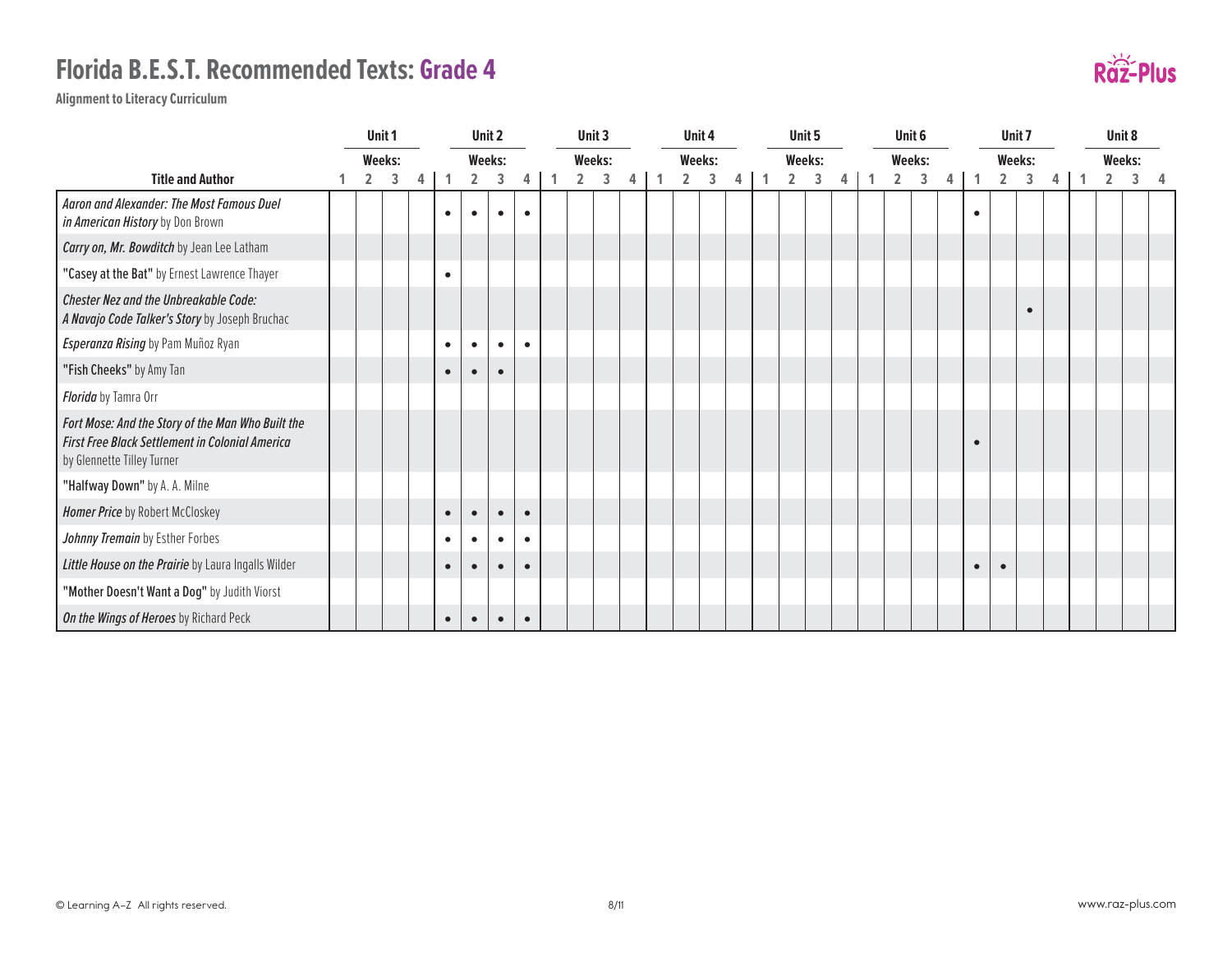# **Florida B.E.S.T. Recommended Texts: Grade 4** *(cont.)*



|                                                                                    |           |                | Unit 1    |           |           |                | Unit 2    |           | Unit 3         |   |   |                | Unit 4    |  | Unit 5         |        |   | Unit 6         |        |   |           |                | Unit 7 |   |           | Unit 8 |   |  |
|------------------------------------------------------------------------------------|-----------|----------------|-----------|-----------|-----------|----------------|-----------|-----------|----------------|---|---|----------------|-----------|--|----------------|--------|---|----------------|--------|---|-----------|----------------|--------|---|-----------|--------|---|--|
|                                                                                    |           |                | Weeks:    |           |           |                | Weeks:    |           | Weeks:         |   |   |                | Weeks:    |  |                | Weeks: |   |                | Weeks: |   |           |                | Weeks: |   |           | Weeks: |   |  |
| <b>Title and Author</b>                                                            |           | $\overline{2}$ | 3         | 4         |           | $\overline{2}$ | 3         | 4         | $\overline{2}$ | 3 | 4 | $\overline{2}$ | 3         |  | $\overline{2}$ | 3      | 4 | $\overline{2}$ | 3      | 4 |           | $\overline{2}$ | 3      | 4 |           | 2      | 3 |  |
| Promises to Keep: How Jackie Robinson<br><b>Changed America</b> by Sharon Robinson |           |                |           |           |           | $\bullet$      | $\bullet$ | $\bullet$ |                |   |   |                |           |  |                |        |   |                |        |   | $\bullet$ |                |        |   |           |        |   |  |
| Reaching for the Moon by Buzz Aldrin                                               |           |                |           |           |           | $\bullet$      | $\bullet$ | $\bullet$ |                |   |   |                |           |  |                |        |   |                |        |   | $\bullet$ | $\bullet$      |        |   | $\bullet$ |        |   |  |
| Tales of the Odyssey (series) by Mary Pope Osborne                                 |           |                |           |           | $\bullet$ | $\bullet$      | $\bullet$ | $\bullet$ |                |   |   |                | $\bullet$ |  |                |        |   |                |        |   | $\bullet$ |                |        |   |           |        |   |  |
| The Castle in the Attic by Elizabeth Winthrop                                      |           |                |           |           |           | $\bullet$      | $\bullet$ | $\bullet$ |                |   |   |                |           |  |                |        |   |                |        |   |           |                |        |   |           |        |   |  |
| The Declaration of Independence by Elaine Landau                                   | $\bullet$ | $\bullet$      | $\bullet$ | $\bullet$ |           |                |           |           |                |   |   |                |           |  |                |        |   |                |        |   |           |                |        |   |           |        |   |  |
| The Lion, the Witch, and the Wardrobe by C. S. Lewis                               |           |                |           |           |           |                |           |           |                |   |   |                |           |  |                |        |   |                |        |   |           |                |        |   |           |        |   |  |
| The Story of Science: Aristotle Leads the Way<br>by Joy Hakim                      |           |                |           |           |           |                |           |           |                |   |   |                |           |  |                |        |   |                |        |   | $\bullet$ |                |        |   |           |        |   |  |
| The Wolf's Story by Toby Forward                                                   |           |                |           |           |           | $\bullet$      | $\bullet$ | $\bullet$ |                |   |   |                |           |  |                |        |   |                |        |   |           |                |        |   |           |        |   |  |
| To Catch a Fish by Eloise Greenfield                                               |           |                |           |           |           |                |           |           |                |   |   |                |           |  |                |        |   |                |        |   |           |                |        |   |           |        |   |  |
| Toliver's Secret by Esther Wood Brady                                              |           |                |           |           |           | $\bullet$      | $\bullet$ | $\bullet$ |                |   |   |                |           |  |                |        |   |                |        |   |           |                |        |   |           |        |   |  |
| Where the Red Fern Grows by Wilson Rawls                                           |           |                |           |           | $\bullet$ | $\bullet$      | $\bullet$ | $\bullet$ |                |   |   |                |           |  |                |        |   |                |        |   |           |                |        |   |           |        |   |  |
| Where Was Patrick Henry on the 29th of May?<br>by Jean Fritz                       |           |                |           |           |           |                | $\bullet$ | $\bullet$ |                |   |   |                |           |  |                |        |   |                |        |   | $\bullet$ |                |        |   |           |        |   |  |
| Who Would Win? (series) by Jerry Pallotta                                          |           |                |           |           |           |                |           |           |                |   |   |                |           |  |                |        |   |                |        |   |           |                |        |   |           |        |   |  |
| William Shakespeare and the Globe by Aliki                                         |           |                |           |           | $\bullet$ | $\bullet$      | $\bullet$ | $\bullet$ |                |   |   |                | $\bullet$ |  |                |        |   |                |        |   | $\bullet$ |                |        |   |           |        |   |  |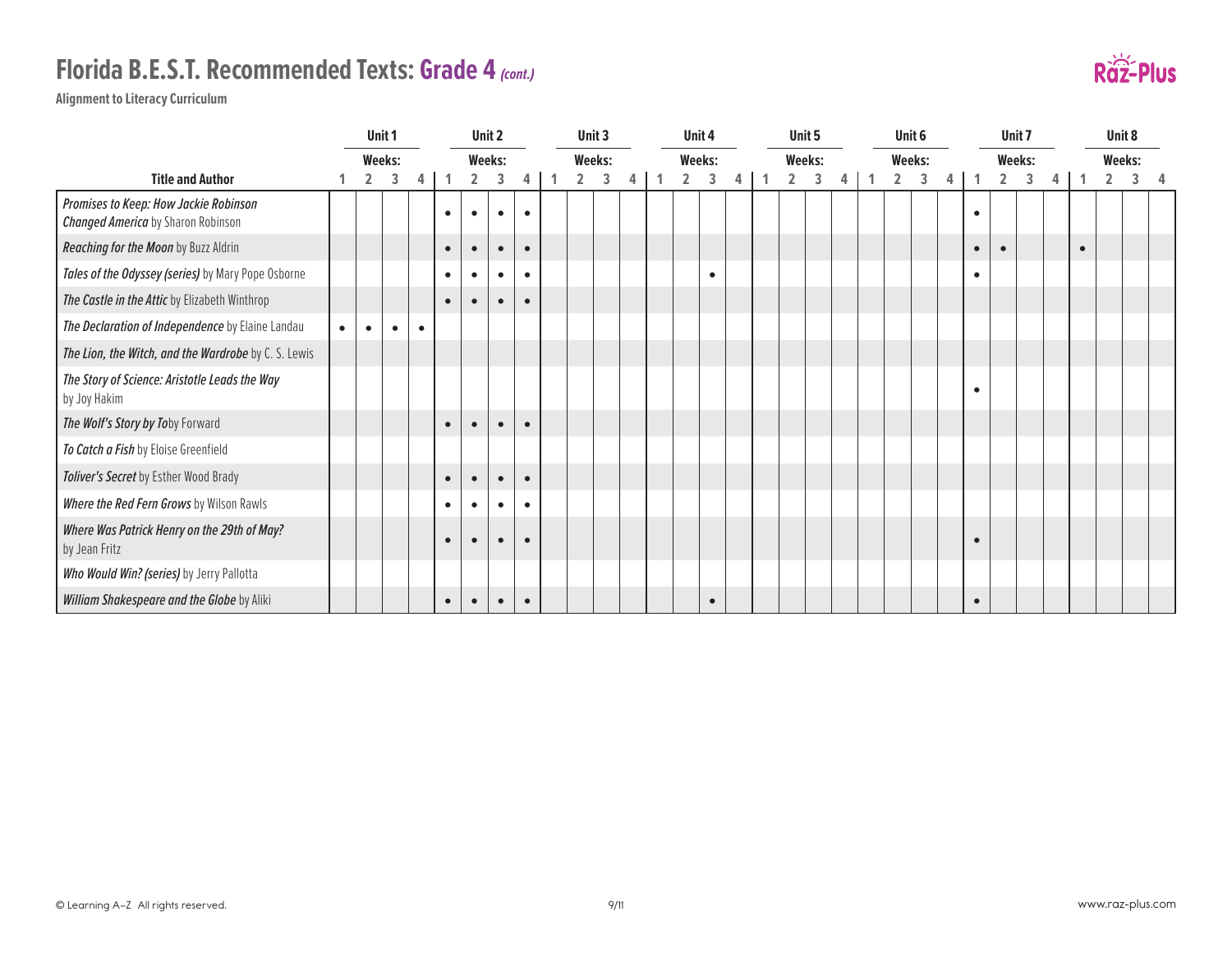

|                                                                                                  |                | Unit 1        |           |              |                | Unit 2        |           |              |                | Unit 3 |   |              |                | Unit 4    |           |              |                | Unit 5    |           |             |                | Unit 6        |   |                | Unit 7    |           |                | Unit 8        |                |
|--------------------------------------------------------------------------------------------------|----------------|---------------|-----------|--------------|----------------|---------------|-----------|--------------|----------------|--------|---|--------------|----------------|-----------|-----------|--------------|----------------|-----------|-----------|-------------|----------------|---------------|---|----------------|-----------|-----------|----------------|---------------|----------------|
|                                                                                                  |                | <b>Weeks:</b> |           |              |                | <b>Weeks:</b> |           |              |                | Weeks: |   |              |                | Weeks:    |           |              |                | Weeks:    |           |             |                | <b>Weeks:</b> |   |                | Weeks:    |           |                | <b>Weeks:</b> |                |
| <b>Title and Author</b>                                                                          | $\overline{2}$ | 3             | 4         | $\mathbf{1}$ | $\overline{2}$ | 3             | 4         | $\mathbf{1}$ | $\overline{2}$ | 3      | 4 | $\mathbf{1}$ | $\overline{2}$ | 3         | 4         | $\mathbf{1}$ | $\overline{2}$ | 3         | 4         | $\mathbf 1$ | $\overline{2}$ | 3             | 4 | $\overline{2}$ | 3         | 4         | $\overline{2}$ | 3             | $\overline{4}$ |
| Abuelita's Heart by Amy Cordova                                                                  |                |               |           |              |                |               |           |              |                |        |   |              |                |           |           |              |                |           |           |             |                |               |   |                |           |           |                |               |                |
| Anne of Green Gables by L. M. Montgomery                                                         |                |               |           | $\bullet$    | $\bullet$      | $\bullet$     | $\bullet$ |              |                |        |   |              |                |           |           | $\bullet$    | $\bullet$      | $\bullet$ | $\bullet$ |             |                |               |   |                |           |           |                |               |                |
| <b>Call It Courage</b> by Armstrong Sperry                                                       |                |               |           |              |                |               | $\bullet$ |              |                |        |   |              |                |           |           |              |                | ٠         |           |             |                |               |   |                |           |           |                |               |                |
| <b>Call Me Maria</b> by Judith Ortiz Cofer                                                       |                |               |           |              |                |               | $\bullet$ |              |                |        |   |              |                |           |           | $\bullet$    | $\bullet$      | $\bullet$ | $\bullet$ |             |                |               |   |                |           |           |                |               |                |
| <b>Chasing Vermeer</b> by Blue Balliett                                                          |                |               |           | $\bullet$    | $\bullet$      | $\bullet$     | $\bullet$ |              |                |        |   |              |                |           |           | $\bullet$    | $\bullet$      | $\bullet$ | $\bullet$ |             |                |               |   |                |           |           |                |               |                |
| City of Ember by Jeanne DuPrau                                                                   |                |               |           | $\bullet$    | $\bullet$      | $\bullet$     | $\bullet$ |              |                |        |   |              |                |           |           | $\bullet$    | $\bullet$      | $\bullet$ | $\bullet$ |             |                |               |   |                |           |           |                |               |                |
| Farewell to Manzanar by Jeanne Wakatsuki<br>and James D. Houston                                 |                |               | $\bullet$ |              |                |               |           |              |                |        |   |              |                |           |           | $\bullet$    | $\bullet$      | $\bullet$ | $\bullet$ |             |                |               |   | $\bullet$      | $\bullet$ | $\bullet$ |                |               |                |
| Five Children and It by E. Nesbit                                                                |                |               |           | $\bullet$    | $\bullet$      | $\bullet$     | $\bullet$ |              |                |        |   |              |                |           |           |              |                |           |           |             |                |               |   |                |           |           |                |               |                |
| From the Mixed-Up Files of Mrs. Basil E. Frankweiler<br>by E.L. Konigsburg                       |                |               |           | $\bullet$    | $\bullet$      | $\bullet$     | $\bullet$ |              |                |        |   | $\bullet$    | $\bullet$      | $\bullet$ | $\bullet$ | $\bullet$    | $\bullet$      | $\bullet$ | $\bullet$ |             |                |               |   |                |           |           |                |               | $\bullet$      |
| <b>Hidden Figures</b> by Margot Lee Shetterly                                                    |                |               |           | $\bullet$    | $\bullet$      | $\bullet$     | $\bullet$ |              |                |        |   |              |                |           |           | $\bullet$    | $\bullet$      | $\bullet$ | $\bullet$ |             |                |               |   |                |           |           |                |               |                |
| <b>Hurricanes: Earth's Mightiest Storms</b><br>by Patricia Lauber                                |                |               |           |              |                |               |           |              |                |        |   |              |                |           |           |              |                |           |           |             |                | $\bullet$     |   |                |           |           |                |               |                |
| I Am Malala by Malala Yousafzai                                                                  |                |               |           |              |                |               |           |              |                |        |   |              |                |           |           | $\bullet$    | $\bullet$      | $\bullet$ | $\bullet$ |             |                |               |   |                |           |           |                |               |                |
| "I, Too" by Langston Hughes                                                                      |                |               |           |              |                |               |           |              |                |        |   |              |                |           | $\bullet$ |              |                |           |           |             |                |               |   |                |           |           |                |               |                |
| "If" by Rudyard Kipling                                                                          |                |               |           |              |                |               |           |              |                |        |   |              |                |           |           |              |                |           | $\bullet$ |             |                |               |   |                |           |           |                |               |                |
| Island of the Blue Dolphins by Scott O'Dell                                                      |                |               |           |              |                |               | $\bullet$ |              |                |        |   |              |                |           |           |              |                | $\bullet$ | $\bullet$ |             | $\bullet$      | $\bullet$     |   | $\bullet$      |           |           |                |               |                |
| My Librarian Is a Camel: How Books Are Brought<br>to Children Around the World by Margriet Ruurs |                |               |           |              |                |               |           |              |                |        |   |              |                |           |           |              |                |           |           |             |                |               |   |                |           | $\bullet$ |                |               |                |